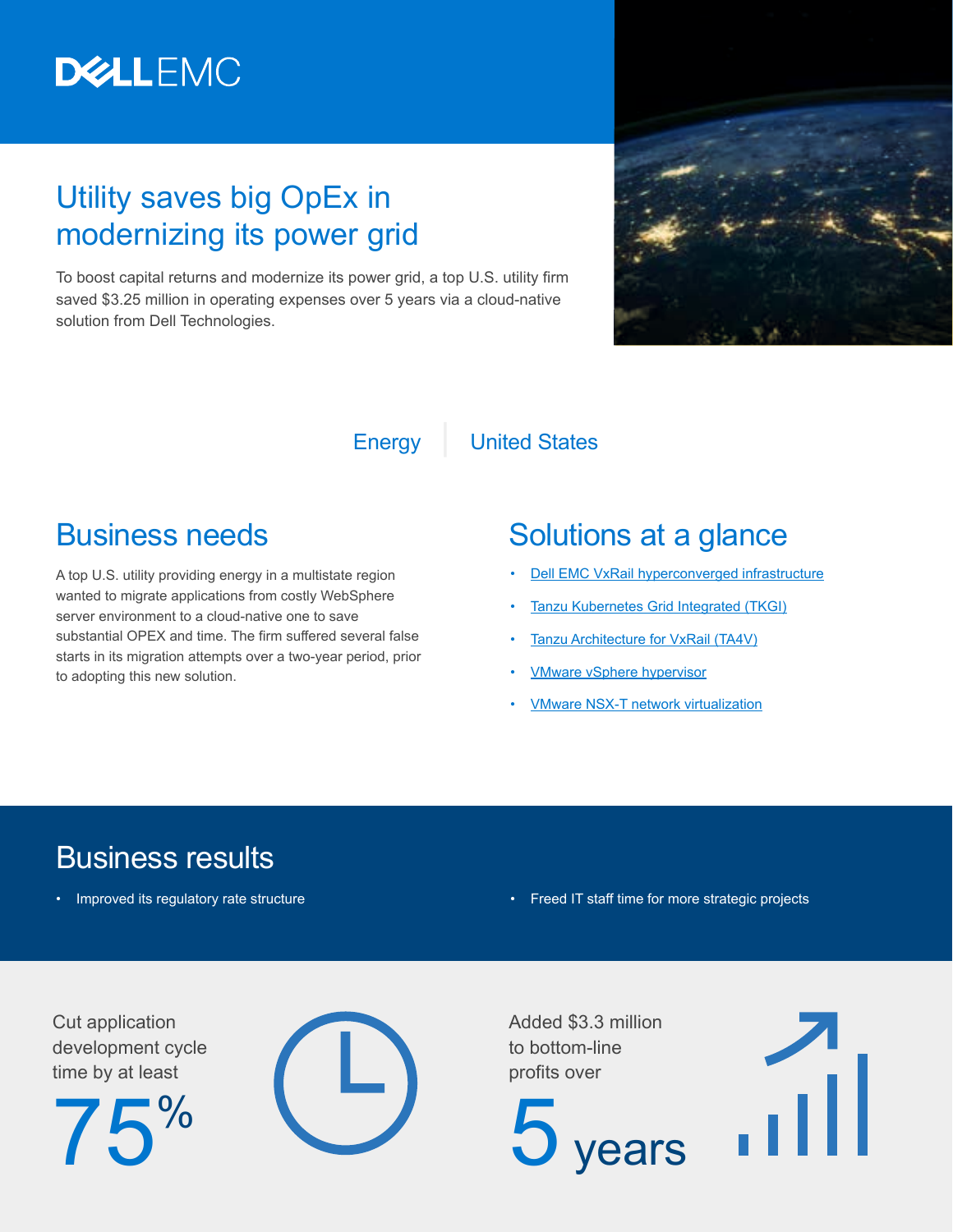In the U.S. today, most people expect to flip a wall switch and light up a room. But they don't realize this simple phenomenon has a \$2 trillion power grid behind it. Nor do they know the grid desperately needs about \$5 trillion of modernization. While executives at all electric utility firms are well aware of this strategic need, they keep a keen watch on capital expenses (CapEx) to ensure they can pay out the dividends their shareholders count on.

As a highly regulated industry, utilities pay those dividends from their returns on net invested capital, while operating expenses (OpEx) are passed through to customers without any profit markup. This motivates the utilities to keep their OpEx low, reducing costs to customers, while also minimizing CapEx to boost shareholder returns.

One of the nation's largest electric utility companies is taking its grid modernization challenges head on, while finding ways to cut OpEx and CapEx. For starters, management approved an investigation into the cost and time savings of moving applications from waterfall development and data-center production environments to containerized, cloud-native ones—containers-as-a-service (CaaS).

# Taking the first step

After several attempts at implementing this strategy over two years, this electric utility only had time-consuming and costly failures to show for its efforts. It was time to call in the professionals. For help migrating to a CaaS environment, the company called in experts from Dell Technologies. Based on their need to start small with containers and maintain the flexibility to leverage Kubernetes on and off premises, Dell Technologies recommended Tanzu Architecture for VxRail (TA4V), a fast and flexible way to deploy Tanzu Kubernetes Grid Integrated and Tanzu Application Service on-premises.

As a proof of concept, the utility chose an application that monitors millions of streetlights across its multistate service areas. This application is critical to the business because regions are often subject to catastrophic weather, resulting in malfunctioning lights which require dispatching service techs to inspect and repair them— an expensive task.

The utility had this existing application deployed on a series of 48 WebSphere servers across four environments: development, test, quality assurance and production. They chose to replace that infrastructure with TA4V from Dell Technologies. The tight

integration between Pivotal, VMware, and Dell Technologies resulted in this jointly-engineered solution and an agile engineering team within VMware/Pivotal is dedicated to testing and validating small, medium and large deployment architectures quarterly. This ensures our customers benefit from a reference architecture using the latest versions that is proven to operate at peak levels. TA4V provides the utility's development and IT operations teams with a full technology stack solution inclusive of:

- Dell EMC VxRail HCI
- Tanzu Application Service (TAS) and/or Tanzu Kubernetes Grid Integrated (TKGI)
- VMware vSphere hypervisor
- VMware NSX-T network virtualization
- VMware vSAN

To develop the solution's business case, members of the utility's accounting and IT groups worked with Dell Technologies to conduct a comprehensive analysis to compare the existing WebSphere production environment with TA4V.

The latter's advantages were so extreme—virtually eliminating OpEx—that the utility's CFO reportedly didn't believe them at first. After reviewing the data, he gave the green light to begin the migration of both the application's development and its operational production environment to a TA4V-based CaaS model. And then said, "Why aren't we doing more of this?" The utility then purchased four additional TA4V solutions to meet the needs of other departments throughout the company.

Reduced 5-year OpEx costs for application hosting by 99.97%